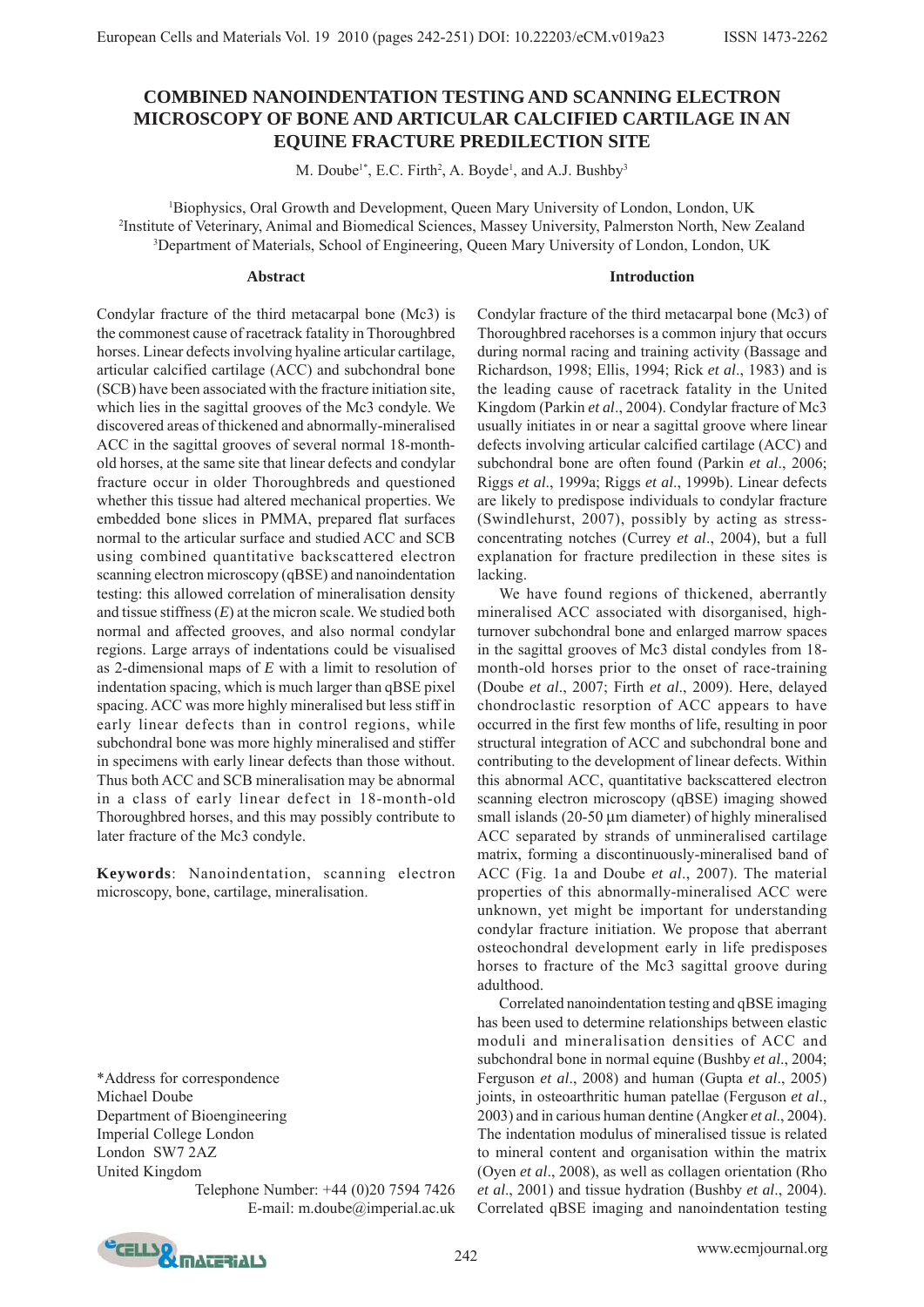allows a greater understanding of tissue qualities than either method alone because the contribution of mineral to indentation modulus can be determined directly. For example, it has been shown that ACC and subchondral bone have different mineralisation-stiffness relationships, with ACC generally having a greater mineral content for the same indentation modulus than subchondral bone (Ferguson *et al*., 2003; Gupta *et al*., 2005). Both stiffness and mineralisation density affect the amount of energy absorbed during failure (fracture energy) and sensitivity to stress concentration due to features of small radius such as cracks (notch sensitivity) in bending tests on mineralised tissues (Currey *et al*., 2004), so it is important to determine both qualities in a fracture predilection site.

This study sought to discover material deficiencies within ACC and subchondral bone that might be related to previously identified histomorphological variations in the sagittal grooves from equine Mc3 (Doube *et al*., 2007; Riggs *et al*., 1999a). We applied combined nanoindentation testing and qBSE imaging to determine the mineralisation density and indentation stiffness in ACC and subchondral bone from normal and abnormal Mc3 sagittal grooves.

# **Materials and Methods**

#### **Specimen preparation**

The distal condyles of Mc3 were collected from the right forelimbs of 12 18-month old horses. These were part of an experiment undertaken to examine possible effects of preconditioning exercise on the musculoskeletal system (Doube *et al*., 2007; Kawcak *et al*. 2010; Nugent *et al*., 2004; Rogers *et al*., 2008). However, it is very important to note at the outset that no significant differences were found between the animal groups in the current study, as in our previous work on ACC mineralisation in the same specimens (Doube *et al*. 2007). Nevertheless, for the sake of completeness, we briefly summarise the experiment, but, again we emphasise that we were not looking for, and found no evidence of, differences between the exercise groups. Table 1 summarises the distribution of morphologically 'affected' (see **Nanoindentation** for definition) specimens between the exercise groups. Six of the 12 foals ran 1020 m, 5 days per week at a base speed, which increased from  $4.20 \text{ ms}^{-1}$  at 10 days, to  $5.56 \text{ ms}^{-1}$  at 4 months, to 6.66 ms-1 at 6 months, after which time a 129 m sprint at 12.5 ms-1 (mean) was introduced after the first 500 m at base speed. Speed was regulated by a pair of 4-wheeled motorcycles, one ahead of and one behind the horses. All preconditioning was performed on a turf track with a sandy base; between the imposed preconditioning exercise sessions animals had free access to pasture and exercise; the 6 control animals had the latter exercise at pasture only. All live animal procedures were performed with permission from the relevant animal ethics committee.

After euthanasia, 2-3 mm thick osteochondral slices were cut in a low-speed diamond saw (LabCut; DR Bennett Ltd, London, UK) from the condyle in the palmar-35ºoblique-frontal plane so as to coincide with the usual location of sagittal groove linear defects (Boyde and Firth, 2005). Osteochondral slices were fixed in 70% ethanol, dehydrated in 100% ethanol and embedded in poly-

methylmethacrylate (PMMA). Block surfaces were ground flat, polished with increasing fineness of abrasive then finished in a diamond ultramiller (Reichert-Jung Ultramiller; Leica UK Ltd, Milton Keynes, UK). Specimens were carbon coated and imaged in qBSE for other experiments (Doube *et al*., 2005; Doube *et al*., 2007); these images were used to design nanoindentation arrays.

#### **Nanoindentation**

Two sites were tested per specimen: one in the lateral sagittal groove and one in a control condylar region 5 mm lateral, i.e. abaxial, to the sagittal groove. Specimens were designated 'affected' or 'unaffected' based on morphological criteria: those specimens with at least one site containing thickened, poorly mineralised ACC were 'affected' (Fig. 1a) and those with thin ACC and wellintegrated ACC and subchondral bone in both sites were 'unaffected' (Fig. 1b). The control region was chosen as a site where ACC was always well mineralised and integrated with underlying subchondral bone and did not display any of the features of 'affected' ACC, even in 'affected' specimens. Selecting these sites allowed internal comparisons between sagittal groove and control (condyle) sites within the same joint.

Arrays of between 708-1492 indentations were designed individually for each site, using  $50\times qBSE$  images as tissue maps and an ImageJ (Rasband, 2007) macro that produced a scaled layout file (Doube, 2007a) for the nanoindenter (UMIS 2000, CSIRO, Lindfield, NSW, Australia). The macro also drew the desired array on the tissue map and gave an estimated time to completion (Fig. 1). Each array incorporated hyaline articular cartilage (HAC), ACC and subchondral bone, contained at least 500 μm depth of subchondral bone and incorporated sufficient ACC to result in at least 50 usable ACC

**Table 1.** Distribution of affected specimens within the conditioned and control horses.

| Horse ID | Exercise | Affected |
|----------|----------|----------|
| 1        | *        | $^{+}$   |
| 3        |          |          |
| 13       |          |          |
| 16       | *        |          |
| 17       |          | $^{+}$   |
| 19       | *        | $^{+}$   |
| 20       | *        | $^{+}$   |
| 24       |          |          |
| 29       | *        | $^{+}$   |
| 30       |          | $^{+}$   |
| 31       | *        |          |
| 33       |          | $^{+}$   |

Four of seven affected specimens (+) were from conditioned horses (\*). There was no significant correlation between exercise group and specimen type.

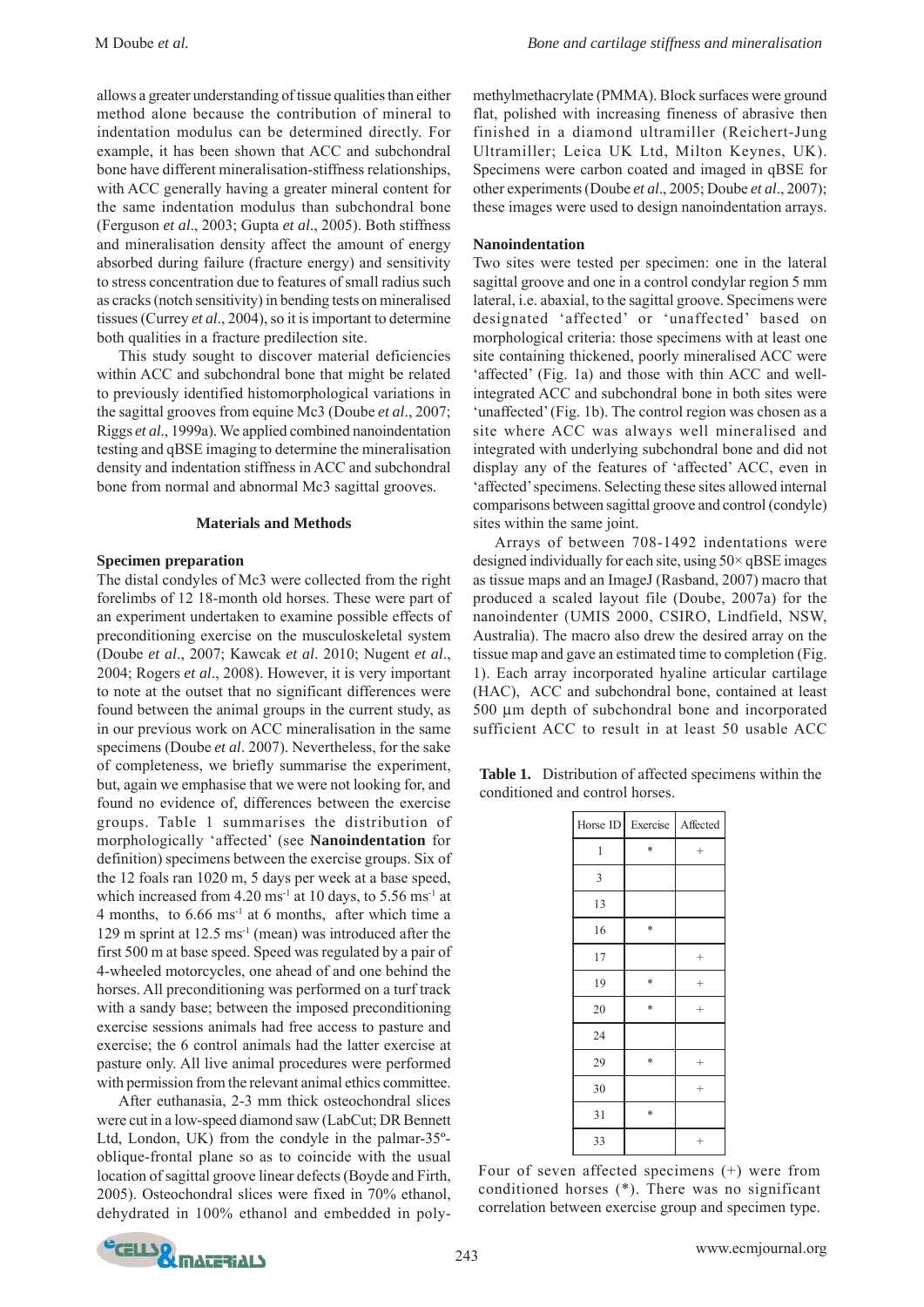indentations. Indentations were spaced at 20 μm intervals in *x* and *y*. Twenty-four sites in total were tested, comprising 2 sites from each of the 12 osteochondral slices.

Each specimen block was glued to a steel stub with cyanoacrylate adhesive and mounted on the nanoindenter stage. The indenter tip was aligned in *x*, *y* and *z* axes with a microscope mounted to the indentation apparatus. Visualisation of the specimen in the microscope allowed rotational orientation of the specimen and accurate placement of the array in the desired microanatomical location. Parameters for indentation were similar to those used in earlier experiments on calcified tissues (Bembey, 2008; Bushby *et al*., 2004; Ferguson *et al*., 2003; Ferguson *et al*., 2008). A 5 μm radius spherical diamond indenter tip was used to make indentations in 40 load increments, with 75% partial unloading between each increment, to a maximum of 20 mN. Contact force was set to 0.03 mN. A single indenter tip was calibrated (Zhu *et al*., 2008) and used for all indentations. Measurements of force (mN) versus *z*-displacement (nm) were logged to hard disk at each load increment. A set of marker indents were included in the array layout to facilitate localisation of the array in later qBSE imaging; these were incremented to a maximum force of 50 mN. Mineralised tissues have viscoplastic as well as elastic properties, so the dwell time at each incremental loading was set to the minimum allowed by the apparatus (0.1 seconds) to avoid creep effects interfering with measurements of elastic modulus. A spherical indenter tip was used rather than a Berkovich tip, increasing the loading rate during unloading and reducing the severity of the stress field, resulting in lesser effects of creep.

## **Nanoindentation data processing**

Each indentation resulted in a dataset comprising 40 forcedisplacement data points, each point corresponding to a loading increment. Previous work found a low-modulus surface layer and stabilisation of elastic modulus once this surface layer had been passed (Bushby *et al*., 2004). For this reason, force-displacement data from only the deepest 10 loading increments were used to determine elastic modulus.

Elastic modulus was calculated as a function of contact depth (Field and Swain, 1993) for each load-partial unload data pair, and a mean value of indentation modulus (*E*) was derived for each indentation site from the 10 deepest increments. *E'* may be calculated for spherical indentations to allow for better comparison with Berkovich indenter data. The reduced modulus,  $E_r$ , was calculated using Hertzian contact mechanics:

$$
E_r = \frac{3}{4} \frac{P}{h_e^{3/2}} \left( \frac{1}{R} - \frac{1}{R'} \right)^{1/2}
$$
 (1)

where  $h_{\rm e}$  is the elastic penetration depth of the sphere under force *P*, and

$$
\left(\frac{1}{R} - \frac{1}{R'}\right) \tag{2}
$$

is the relative curvature between the sphere of radius *R* and residual impression in the surface of radius *R*' (Bushby, 2001).  $E'$  is derived from  $E_r$  again, using



**Fig. 1.** Nanoindentation Array Maps. Nanoindentation array layouts designed with UmisArrayDesigner.txt on affected **(a)** and unaffected **(b)** sagittal grooves. Nanoindentation tests were placed at 20 μm intervals in *x* and *y*. Note the thicker layer of ACC and patchy mineralisation in **(b)**. Taller, narrower arrays were required for affected ACC in order to sample similar depths of subchondral bone in each specimen and provide a minimum of 50 usable indentation tests from ACC. ACC, articular calcified cartilage; SCB, subchondral bone; arrowheads, cement line. Backscatter coefficients were calibrated against brominated (<Br) and iodinated (I>) methacrylate standards and a greyscale applied.

and

$$
\frac{1}{E_r} = \frac{1}{E'_s} + \frac{1}{E'_i}
$$
 (3)

$$
E'_x = \frac{E_x}{1 - v_x^2} \tag{4}
$$

Where *v* is Poisson's ratio for material *x*.



 $(3)$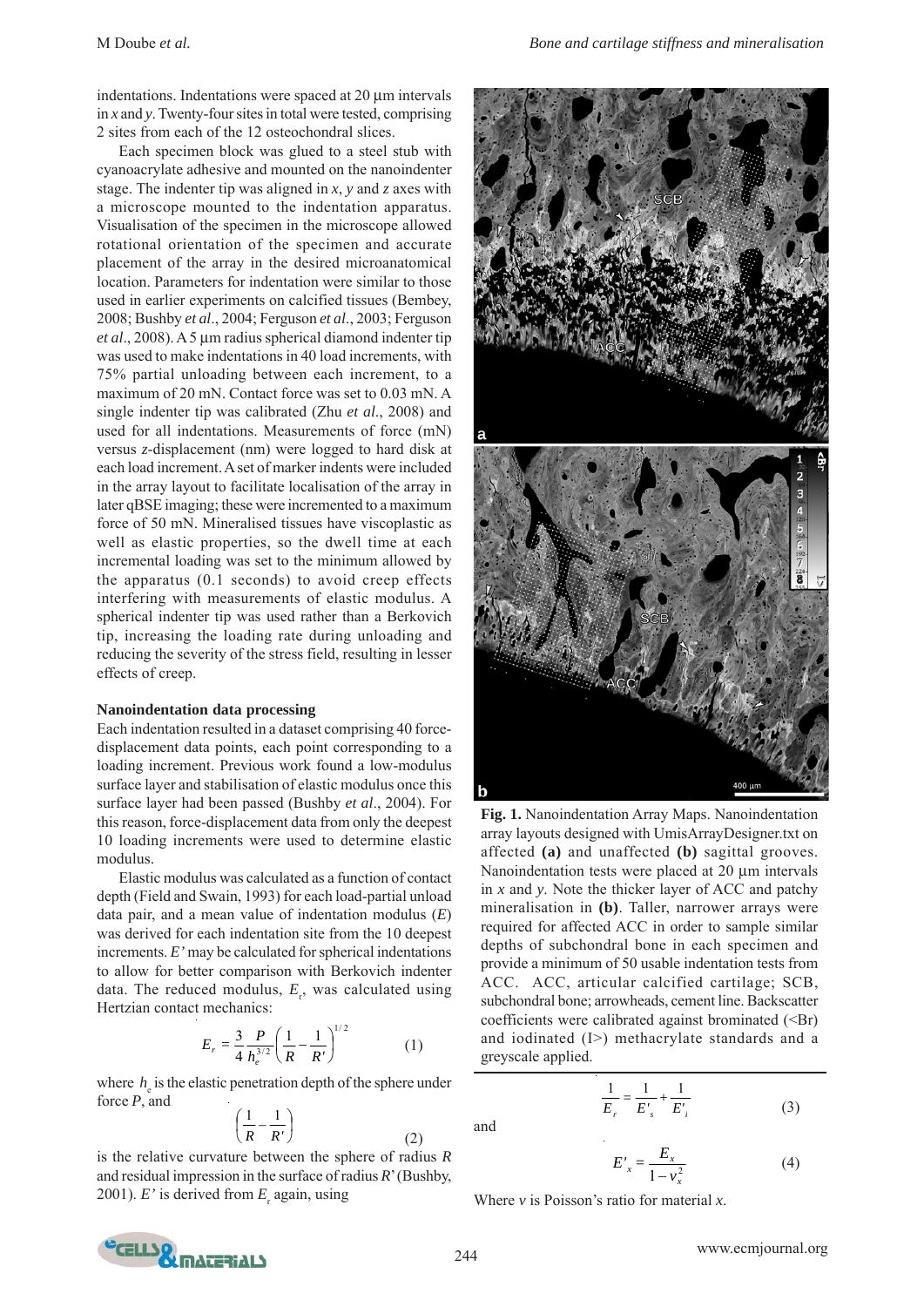

**Fig. 2.** Tissue Typing with UmisArray. qBSE image **(a)** displays mineralisation density at the submicron scale while the nanoindentation map has been overlaid for combined measurement using a topographic BSE (A-B) image **(b)** as a guide. By stepping through every indentation in sequence, the tissue type at each site was identified and associated with *E* and mineralisation density. The selected indentation site, 70, was classified as 0 (reject) as it was not completely filled with mineralised matrix.

Data were processed with an Excel (Microsoft, Redmond, CA, USA) macro in batches of 25 indentations and mean **±** standard deviation of elastic modulus (*E*) collated for each indentation array.

#### **Array imaging in qBSE and topographic BSE**

Each completed nanoindentation array was imaged in a Zeiss DSM962 scanning electron microscope (SEM) (Zeiss UK Ltd, Welwyn Garden City, Herts, UK) at a nominal  $150\times$  magnification (field width 599.5  $\mu$ m). Where nanoindentation arrays were larger than a single  $150\times$  field, montages were constructed from several overlapping images. Standard settings (20kV accelerating voltage, 17 mm working distance, filament current saturated, beam current  $0.8 - 1.0 \times 10^{-9}$  A) were used on all images. For qBSE, BSE detector contrast and brightness settings were set so that calibration images of a monobrominated dimethacrylate standard resulted in an 8-bit grey level (range 0-255) of around 30, and of a monoiodinated dimethacrylate standard resulted in an 8-bit grey level of around 220. Images were collected at 2048×2048 pixel resolution in the Zeiss IMG file format. Specimen IMG files were converted to TIFF and their grey level normalised against the standards (Fig. 1 and 2a and Howell *et al*., 1998).

Topographic BSE (A-B) images were made of every field immediately after capturing each qBSE image by reversing the polarity of two of the backscatter detector quadrants, highlighting surface topography by creating a directional lighting effect on the specimen surface (Fig. 2b). The specimen remained in the same position for both qBSE and A-B imaging, so that qBSE and A-B image pairs were automatically in register. Most of the nanoindentation arrays were bigger than a single field so montages of up to

5 image fields were stitched manually, ensuring that matching tiles in qBSE and A-B images remained exactly in register in the resulting montage images (Fig. 2).

A program was written in the ImageJ macro language to correlate A-B images with registered qBSE images (Doube, 2007b). This ensured that the indentation modulus at a given point was accurately correlated with backscatter coefficient from the same point. A-B images showed residual impressions at many but not all indentation sites (Fig. 2b). A small amount of skew was present in the SEM images, due to a slight deviation in the *x*:*y* aspect ratio being sent from the SEM's scan rotation unit to the electron beam scan generator. The indentation array could also be in any rotational and translational position within the images. Umis Array Plotter corrected for translation, scale, rotation and shear transformations between the indentation array layout file and the images of the indentation array, and was designed for rapid, error-free user interaction. Three key points on the array, bottom left  $(0,0)$ ; bottom right (xmax, 0) and top left (0, ymax), were identified by the operator. The macro calculated the pixel position within the image of each indentation by relating the user-identified key points to the layout file and drew a 15-pixel (4.4 μm) radius circular ROI at each position in the qBSE image. Registration errors between A-B and qBSE images from individual indentations could be corrected by moving the ROI to the appropriate position with the mouse; however, this function was rarely required.

The operator identified the tissue type at each position or rejected the data from the position by entering a number;  $0 =$  reject,  $2 =$  ACC,  $3 =$  cement line,  $4 =$  bone. A position was rejected if it fell on a crack, an uneven surface, a cell lacuna, marrow space or HAC. Positions that were affected by high electron backscatter from topographic ridges were

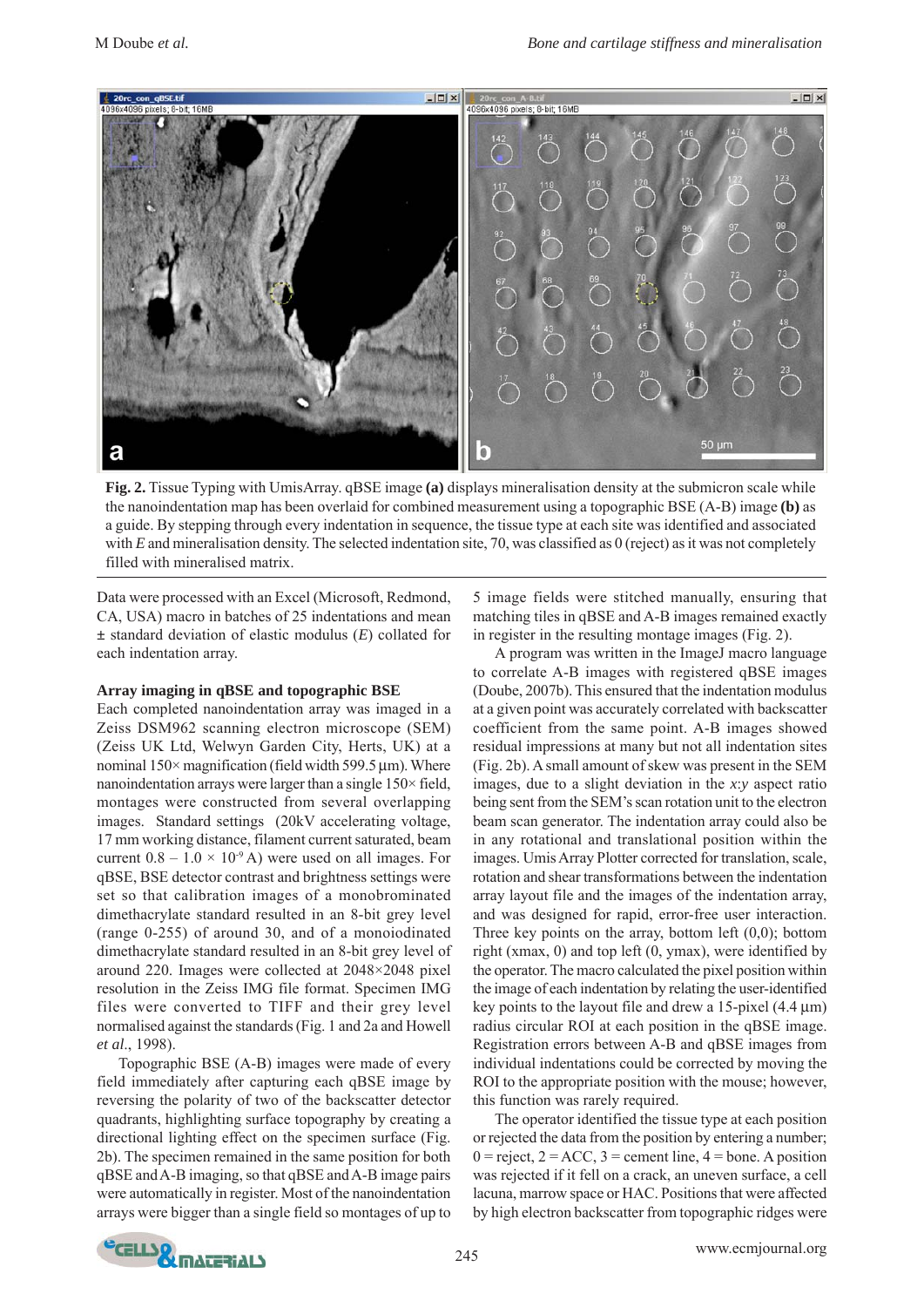

**Fig. 3**. Correlated qBSE and Nanoindentation Modulus Maps. qBSE image **(a)** and map of *E* **(b)** of an unaffected site showing spatial variation in *E* relating closely to tissue morphology. Note the lower *E* in ACC (yellow-green, to bottom of image) than subchondral bone (yellow-red).

rejected to avoid an artefactual increase in the interpretation of mineralisation density. Repeat measurement resulted in approximately 10% of positions being classified differently in successive runs. Therefore, all indentation sites were classified twice and positions with non-matching classifications reclassified as 0 (reject). qBSE data were matched to elastic moduli and entered into SPSS (SPSS v11.0.0, SPSS Inc, Chicago, IL, USA) for statistical analysis.

Exercise effects were assessed with the non-parametric Mann-Whitney U and Kolmogorov-Smirnov Z tests on means calculated for each horse, site and tissue. No effect of exercise was found, so indentations from conditioned and control animals were pooled and comparisons made between tissue types (affected *versus* unaffected) in both sites (sagittal groove and condyle). Elastic moduli and mineralisation density in affected ACC and bone were compared to unaffected ACC and bone with a 2-tailed Student's *t*-test, equal variances not assumed.

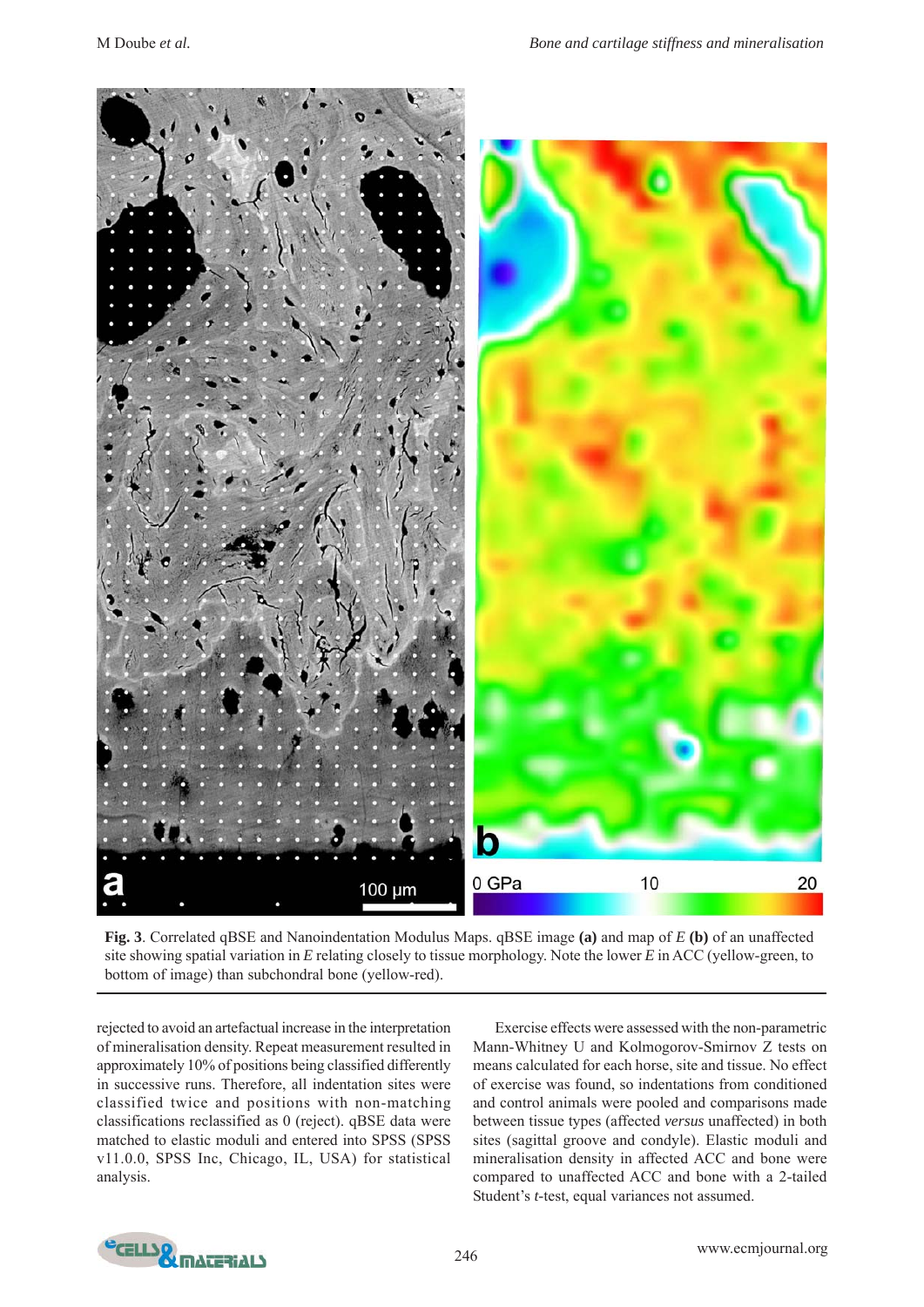

**Fig. 4.** Indentation Modulus versus Mineralisation Density by Site and Tissue Type. Data surviving two rounds of indentation classification are illustrated. Outlying data with lower than expected *E* were retrospectively assessed and generally found to meet at least one criterion for rejection; as a result all data bounded by the dashed line were excluded from further analysis ( $n = 200, \leq 1\%$  of the total data set).

# **Results**

23,658 indentations were made, from which 2,256 were accepted into the ACC dataset and 6,945 accepted into the bone dataset (Table 2). This represented approximately 1,500 hours of indentation testing. A variable number of indentations per array yielded no elastic modulus data, usually because the indentation tip had proceeded beyond its maximum *z*-range of 2,000 nm. Such measurements were classified as "reject".

Spatial maps of *E* showed that morphological features could be distinguished and that *E* generally related well to mineralisation density (Fig. 3).

Subtle, statistically significant (*p* < 0.001) differences in *E* and Dm (*p* < 0.001) were found between affected and unaffected ACC and bone in both sagittal ridge and condyle sites (Table 3). There was no significant difference between horses from the conditioned and control exercise groups for either *E* or mineralisation density in ACC or bone in either the condyle or sagittal groove ( $p > 0.05$ ), consistent with earlier work (Ferguson *et al*., 2008).

A cluster of data tending towards high mineralisation density and low *E* was seen in affected sagittal groove ACC (Figure 4). Cut-off values of Dm > 100 and *E* < 10 GPa were introduced in order to explore the data that fell outside the expected trend, i.e. those indentations on matrix that was apparently well mineralised but which yielded lower than expected values for *E*. Two-hundred indentations fell into this range, 115 of which were from ACC and 85 from bone. Examination of indentation sites using UmisArray's GoTo feature revealed that most should have been excluded in the first two rounds of typing based on the defined criteria. However, several of the filtered indentations appear in sites in which there was no obvious cause for a low *E* and were in sites that satisfied the criteria for inclusion. Two-hundred indentations out of over 20,000 represents less than 1% of the total, so was considered mainly classification error and occasionally an indentation on a thin remnant of ACC overlying a cellular lacuna or marrow space. One specimen with normal-looking ACC gave several low *E* values for ACC, possibly because of surface contamination resulting in asperity contacts well

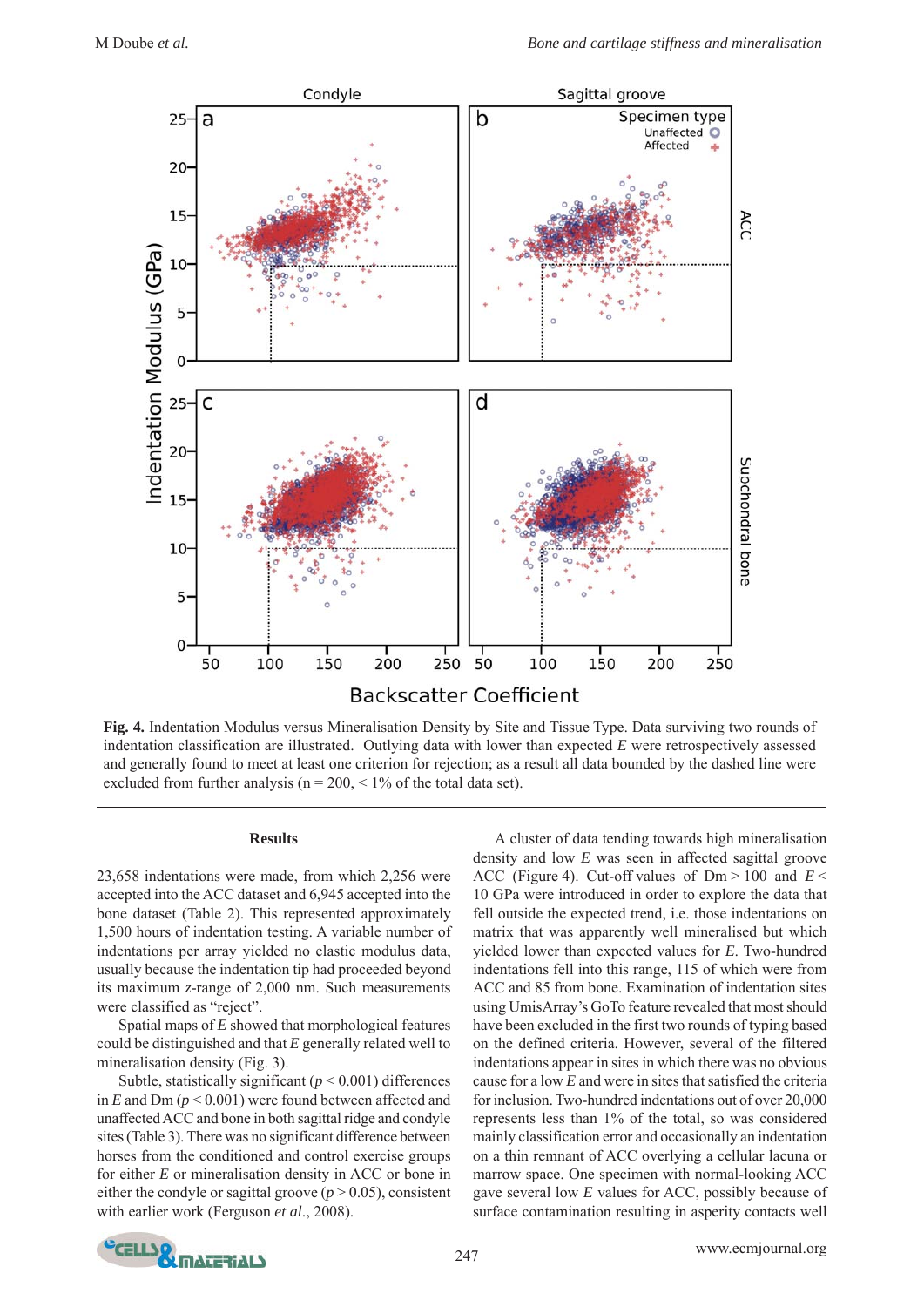| <b>Counts</b>           |             | First Typing Run |            |                |      |          |
|-------------------------|-------------|------------------|------------|----------------|------|----------|
|                         |             | Reject           | <b>ACC</b> | Cement<br>Line | Bone | Subtotal |
| Second<br>Typing<br>Run | Reject      | 11319            | 126        | 78             | 458  | 11981    |
|                         | <b>ACC</b>  | 558              | 2256       | 65             | 41   | 2920     |
|                         | Cement Line | 56               | 19         | 324            | 29   | 428      |
|                         | Bone        | 1267             | 16         | 101            | 6945 | 8329     |
|                         | Subtotal    | 13200            | 2417       | 568            | 7473 | 23658    |

**Table 2.** Duplicate tissue typing at nanoindentation sites

All indentation tests were classified twice by a single operator (MD) based on each indentation site's appearance in qBSE imaging. Any indentation classified differently in the two runs or classified as 'reject' was excluded from further analysis. Final data sets comprised  $n = 2256$  for ACC and  $n = 6945$  for subchondral bone. Bold figures indicate the number of indentation sites given the same classification in both both rounds, plain figures indicate the number of indentations given different classifications in the two rounds. It can be seen that, for example, 19 indentation sites were classified as ACC in the first round but classified as Cement Line in the second round, and therefore excluded.

**Table 3.** *E* and Dm differ between affected specimen's ACC and bone.

| <b>Site</b>        | <b>Tissue</b> | <b>Measurement</b> | <b>Affected</b>    | <b>Unaffected</b>  | $\boldsymbol{p}$ |
|--------------------|---------------|--------------------|--------------------|--------------------|------------------|
| Sagittal<br>Groove | <b>ACC</b>    | E(GPa)             | $12.45 \pm 2.37$   | $13.37 \pm 1.74$   | ${}< 0.001$      |
|                    |               | D <sub>m</sub>     | $146.60 \pm 30.65$ | $137.17 \pm 24.07$ | ${}< 0.001$      |
|                    | <b>B</b> one  | E(GPa)             | $15.03 \pm 1.89$   | $14.81 \pm 1.72$   | 0.001            |
|                    |               | Dm.                | $145.98 \pm 20.33$ | $136.57 \pm 17.45$ | ${}< 0.001$      |
| Condyle            | <b>ACC</b>    | E(GPa)             | $13.65 \pm 1.97$   | $12.90 \pm 1.66$   | ${}< 0.001$      |
|                    |               | Dm.                | $127.98 \pm 27.42$ | $120.73 \pm 17.57$ | ${}< 0.001$      |
|                    | Bone          | E(GPa)             | $15.20 \pm 2.00$   | $14.57 \pm 1.76$   | ${}< 0.001$      |
|                    |               | Dm                 | $146.16 \pm 22.17$ | $140.26 \pm 18.20$ | ${}< 0.001$      |

Nanoindentation moduli (*E*) and matrix mineralisation densities (Dm) from affected and unaffected specimens show significant differences (2-tailed Student's *t*-test). Note the lower *E* in affected compared to unaffected ACC in the sagittal groove, despite a higher Dm in the same site.

# above the true surface of the specimen. All 200 questionable indentations were excluded from analysis. **Discussion**

Nanoindentation calculations assume that the specimen is an homogeneous, isotropic material with a mathematically flat surface, that the indenter tip is of ideal geometry and that there is perfect contact between specimen and indenter tip. Normal bone and ACC are neither homogeneous nor isotropic because they are variably hydrated and variably oriented mixtures of organic, inorganic and cellular components; furthermore, the proportions of the components are variable. Thus, testing of irregularly mineralised tissue in specimens with sometimes imperfectly flat surfaces presents a challenge to nanoindentation testing (Bushby *et al*., 2004). If the radius of curvature of the surface is more than  $10\times$  the indenter radius, the effect on measured modulus is only a few per cent. If it is substantially less than 10×, the measured values will be in error. Where surface topography is visible in the A-B image, it is probably not flat enough for

nanoindentation, so results from such sites should be rejected.

The approach here, of using a very large number of indentations and excluding invalid tests based on morphological characteristics at each position, has resulted in a data set free of cracking and imaging artefacts. Arrays were made as large as possible in this study, given the constraints of time and the 596 μm field width of the nominal 150× SEM image. The geometry of indentation arrays varied in width and depth because there was substantial variation in ACC thickness and in the consistency in mineralisation and the flatness of the prepared surface. The number of indentations per array was limited by the time available for each run: since each indentation test required 3.7 minutes to complete, approximately 390 tests could be completed per 24 hours. The shortest run took almost 2 full days to complete (1 day 19 hours), while the longest required 3 days 20 hours. Twenty-four sites in total were tested, comprising 2 sites from each of the 12 osteochondral slices.

Regional variations in bone matrix anisotropy may lead to averaging and elimination of bias if a large enough area

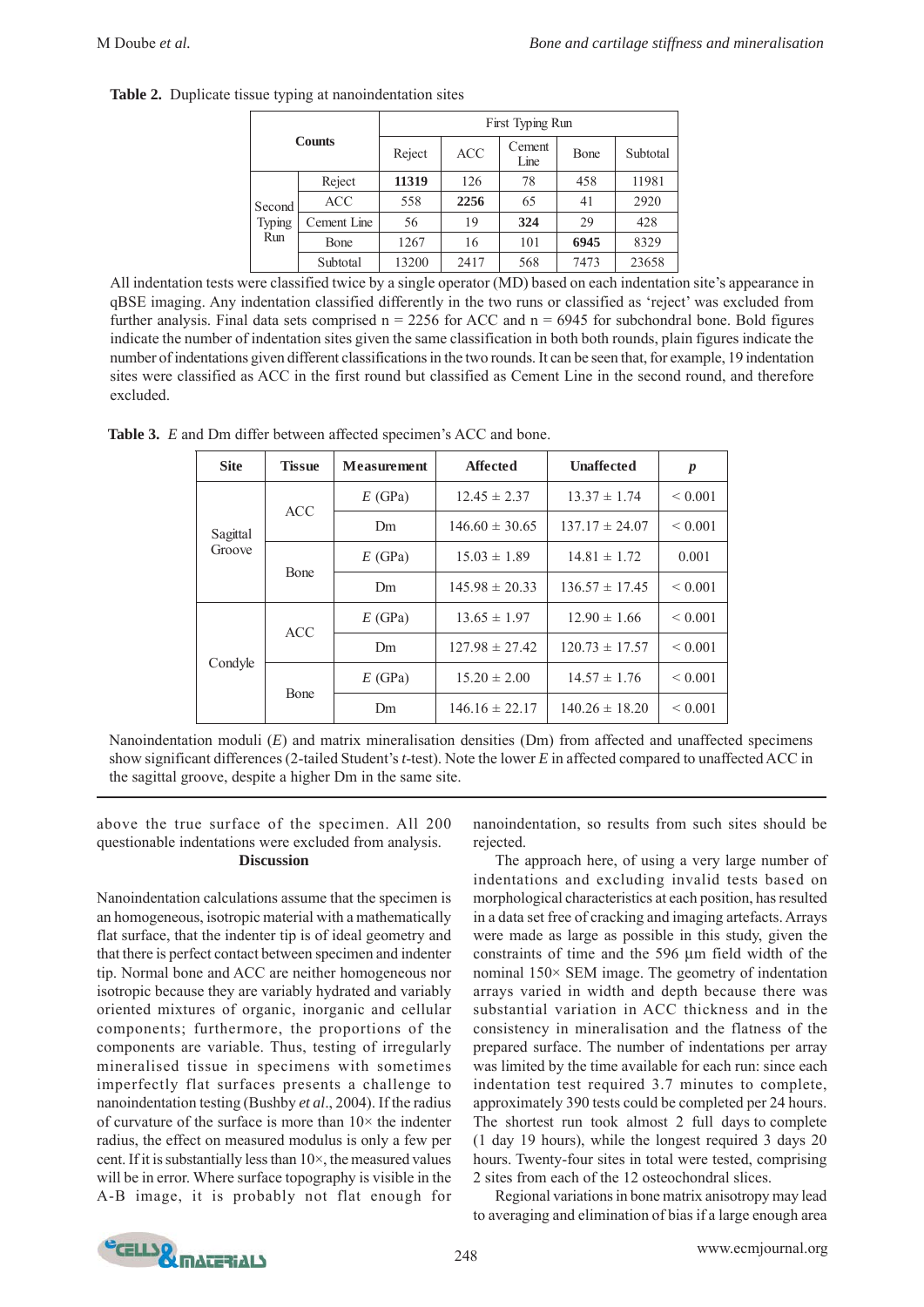is included in the indentation array. Collagen within ACC is highly organised and in the sections used in this study was aligned essentially parallel to the plane of section so site-related bias referable to collagen orientation in ACC should not be present in the data. Islands of mineralisation were present in affected ACC making indentation data difficult to obtain because a large number of indentations fell on unmineralised tissue, small cracks within mineralised tissue or unstable tissue regions, which allowed the nanoindenter to exceed its maximum indentation depth of 20,000 nm. Data from such sites were excluded from analysis to improve data fidelity, but with the effect of reducing the contribution of abnormal tissue to the final data set.

Our plots of *E* versus mineralisation density (Fig. 4) show a weak positive correlation between mineralisation density and *E* for both bone and ACC. However, this relationship was not as strong as sometimes suggested (Seeman, 2007) and appeared to break down in affected sagittal grooves. Numerous indentations with high mineralisation density and low *E* were found (Fig. 4). These data were mainly concentrated in affected sagittal groove ACC and related to indentations failing to be excluded after two rounds of typing despite not meeting the criteria for inclusion. The occasional indentation would be expected to fall upon a thin layer of mineralised matrix overlying a cell lacuna or marrow space, leading to unusually low values of *E* as the tip passed through this thin layer into PMMA. Further investigation showed that these aberrantly low *E* values mainly came from indentations that fell upon cracks, edges and irregular surfaces, which were plentiful in affected ACC.

Bone is known to be notch sensitive, that is, the inclusion of a stress concentrator dramatically reduces fracture energy. Furthermore, bone's notch sensitivity is dependent on its mineralisation density and Young's modulus, increasing as mineralisation density and Young's modulus increases (Currey *et al*., 2004). Mineralisation density of both ACC and bone was raised in affected sagittal grooves, while the *E* of ACC was reduced and the *E* of bone was raised. *E* and Dm were higher in affected specimens' condylar ACC and bone, despite the tissues having normal morphology, suggesting an underlying variation in mineralisation in affected animals. We suspect that high load applied by the proximal sesamoid bone to the sagittal groove and condyle damages cartilage, and that the abnormal mineralisation we see in affected specimens may be a result of this damage. The sagittal groove appears to be particularly severely damaged, resulting in grossly abnormal morphology. Together, these findings support the presence of materially inferior ACC forming a stress concentrator in the lateral sagittal groove and the underlying bone being more notch-sensitive than in unaffected specimens. It is likely that stress concentration within the sagittal groove due to materially inferior ACC increases the probability of fatigue failure in the distal Mc3.

Attempts have been made to predict maps of indentation modulus and hardness based on qBSE imaging despite a failure to demonstrate a strong correlation between mineral content and indentation modulus or

hardness (Gupta *et al*., 2005). Graphs of indentation modulus and hardness versus Ca content display widely spread nanoindentation moduli (12-24 GPa) and hardness values (0.4-1.0 GPa) for a single Ca content value (22%), similar to our data (Figure 4), while the usual measures of spread (standard deviation or standard error) and correlation  $(R<sup>2</sup>$  or Pearson's correlation coefficient) were not reported (Gupta *et al*., 2005). Our maps of *E* (Figure 3) show grossly recognisable features when placed alongside qBSE images but are at much lower spatial resolution than Gupta *et al*. (2005) suggest is possible.

Correlated nanoindentation testing and qBSE imaging has helped define the relationship between matrix mineralisation and stiffness. It is clear that a wide range of nanoindentation moduli (as much as  $\pm 25\%$  around the mean) may be associated with a single mineralisation density, so that extrapolating directly from mineralisation density to nanoindentation modulus is inappropriate. It is possible to construct spatial maps of nanoindentation moduli if a large array of indents ( $n > 500$ ) forms the data set, but the resolution of such maps is limited to the indentation array spacing (20 μm) rather than the submicron resolution of SEM.

While the morphology of ACC in affected sagittal grooves is clearly abnormal, the measured material properties are only subtly different from unaffected ACC. The irregular matrix morphology of affected ACC means that the most interesting material in the failure site is the most difficult material from which valid nanoindentation moduli can be collected. Furthermore, the relatively low number of results from affected ACC relative to unaffected ACC leads to results from abnormal tissue being swamped by results from normal tissue, so that the usual measures of central tendency and spread are not fully descriptive of the abnormal phenomena. ACC from control and sagittal groove sites in affected specimens is more highly mineralised than the same sites in unaffected specimens, suggesting that ACC in affected specimens has had longer to mineralise than ACC in unaffected specimens. This is broadly consistent with previous work that showed delayed resorption of ACC in affected sagittal grooves.

## **Conclusions**

Our results indicate that there are differences in the stiffness of abnormal ACC. This tissue phase has, compared with the normal, a lower volume fraction of tissue which is actually mineralised, but that which is mineralised is mineralised to a higher degree. The mineralised phase tends to be arranged as domains of many microns, with these domains largely discontinuous. The non-mineralised remnant HAC matrix phase is the continuous phase and thus decreases the apparent stiffness. No such argument applies in the case of either the normal ACC or the normal or abnormal SCB. The abnormal bone is evidently more mineralised than normal and we suggest that this probably reflects the decreased level of bone turnover which resulted in the retention of the abnormal ACC. Any given bone packet will therefore persist for longer, and, as such, become more highly mineralised. In keeping with our

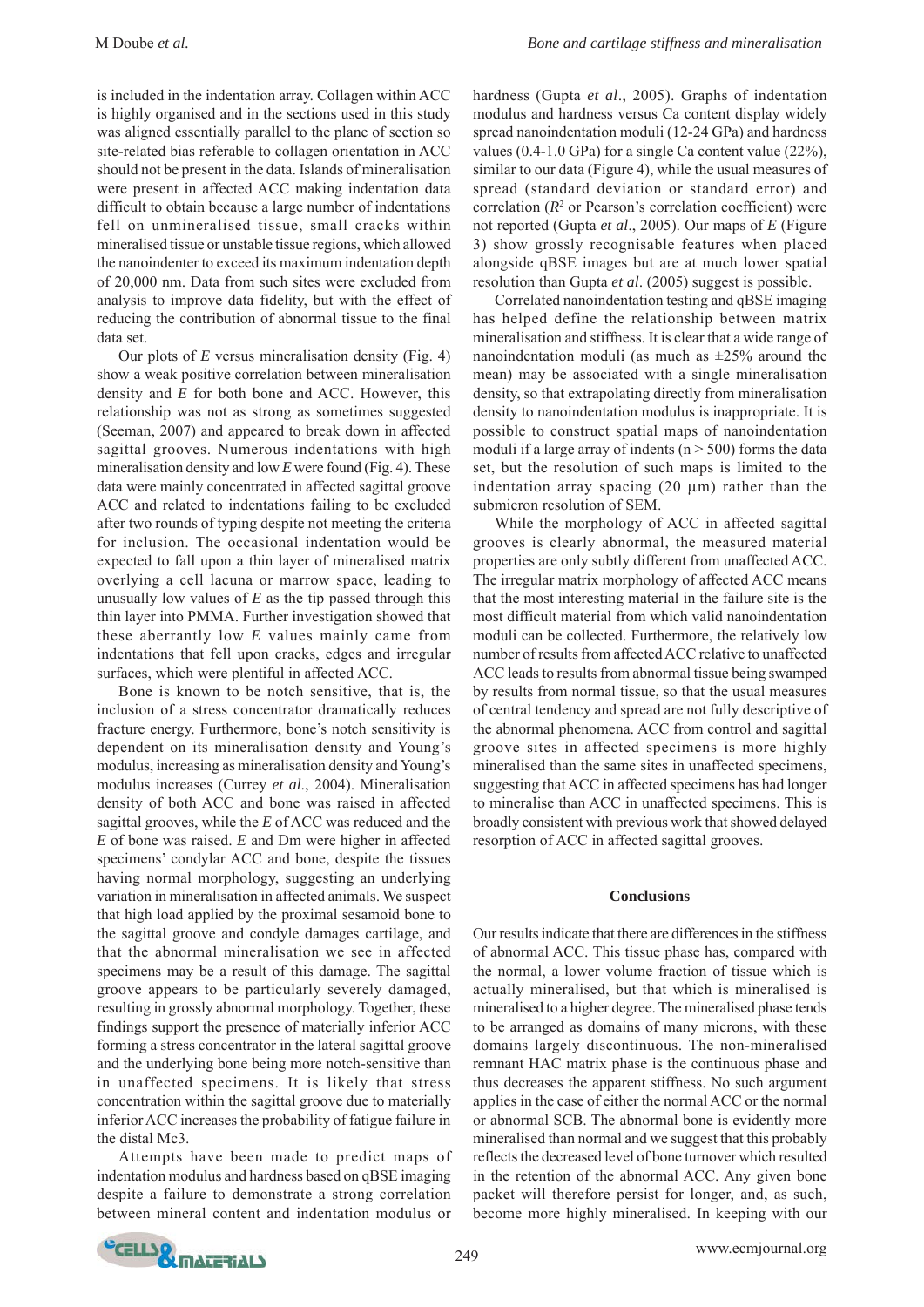hypothesis that this may be related to the condylar fracture problem, this is just another example of the ideal bone tissue being that which has the 'normal' mineral content: too much and it is too stiff and too brittle. Another example can be plucked from the clinical bone field, where the long term use of bisphosphonates to inhibit bone resorption, and hence increase matrix mineralisation density, may be leading to the increased incidence of brittle fractures in previously unusual locations.

However, our conclusions must be limited by the fact that we have examined only one moment in the life of these animals, and we cannot predict what would have happened in the affected grooves if the horses had gone on to race training and racing. Would they disappear in the fullness of time? We nevertheless feel that this type of developmental lesion might be of significance in respect of the condylar fracture problem, and should be studied more closely in the future.

## **Acknowledgements**

We thank the Horserace Betting Levy Board for its generous financial support through a Veterinary Research Training Scholarship and Project Grant, as well as the Global Equine Research Alliance, New Zealand Racing Board, Marilyn M. Simpson Trust, Utrecht University and Massey University for their contributions to the parent project. Maureen Arora provided valuable technical assistance at many stages of the project. Dr Chris Kawcak and two anonymous reviewers made valuable comments on the manuscript.

## **References**

Angker L, Nockolds C, Swain MV, Kilpatrick N (2004) Correlating the mechanical properties to the mineral content of carious dentine – a comparative study using an ultra-micro indentation system (UMIS) and SEM-BSE signals. Arch Oral Biol **49**: 369-378.

Bassage LH, Richardson DW (1998) Longitudinal fractures of the condyles of the third metacarpal and metatarsal bones in racehorses: 224 cases (1986-1995). J Am Vet Med Assoc **212**: 1757-1764.

Bembey AK (2008) Micro-Mechanical Properties and Composite Behaviour of Bone. PhD thesis; Queen Mary, University of London.

Boyde A, Firth EC (2005) Musculoskeletal responses of 2-year-old Thoroughbred horses to early training. 8. Quantitative back-scattered electron scanning electron microscopy and confocal fluorescence microscopy of the epiphysis of the third metacarpal bone. N Z Vet J **53**: 123- 32.

Bushby A (2001) Nano-indentation using spherical indenters. Nondestructive Testing and Evaluation **17**: 213.. Bushby A, Ferguson V, Boyde A (2004) Nanoindentation of bone: Comparison of specimens tested in liquid and embedded in polymethylmethacrylate. J Mater Res **19**: 249-259.

Currey JD, Brear K, Zioupos P (2004) Notch sensitivity of mammalian mineralized tissues in impact. Proc Biol Sci **271**: 517–522.

Doube M (2007a) Umis Array Designer. http:// doube.org/macros. html#umisdesign.

Doube M (2007b) Umis Array Plotter. http://doube.org/ macros.html#umis.

Doube M, Firth EC, Boyde A (2005) Registration of confocal scanning laser microscopy and quantitative backscattered electron images for the temporospatial quantification of mineralization density in 18-month old thoroughbred racehorse articular calcified cartilage. Scanning **27**: 219-26.

Doube M, Firth E, Boyde A (2007) Variations in articular calcified cartilage by site and exercise in the 18 month-old equine distal metacarpal condyle. Osteoarth Cart **15**: 1283-1292.

Ellis DR (1994) Sir Frederick Hobday Memorial Lecture. Some observations on condylar fractures of the third metacarpus and third metatarsus in young thoroughbreds. Equine Vet J **26**: 178-183.

Ferguson V, Bushby A, Boyde A (2003) Nanomechanical properties and mineral concentration in articular calcified cartilage and subchondral bone. J Anat **203**: 191–202.

Ferguson V, Bushby A, Firth E, Howell P, Boyde A (2008) Exercise does not affect stiffness and mineralisation of third metacarpal condylar subarticular calcified tissues in 2 year old thoroughbred racehorses. Eur Cell Mater **16**: 40-46.

Field J, Swain M (1993) A simple predictive model for spherical indentation. J. Mater. Res. **8**: 297-306.

Firth EC, Doube M, Boyde A (2009) Mineralised tissue changes in the site of origin of third metacarpal bone condylar fractures in horses that have not entered race training. N Z Vet J **57**: 278-283.

Gupta HS, Schratter S, Tesch W, Roschger P, Berzlanovich A, Schoeberl T, Klaushofer K, Fratzl P (2005) Two different correlations between nanoindentation modulus and mineral content in the bone-cartilage interface. J Struct Biol **149**: 138-148.

Howell P, Davy K, Boyde A (1998) Mean atomic number and backscattered electron coefficient calculations for some materials with low mean atomic number. Scanning **20**: 35-40.

Nugent GE, Law AW, Wong EG, Temple MM, Bae WC, Chen AC, Kawcak CE, Sah RL (2004) Site- and exercise-related variation in structure and function of cartilage from equine distal metacarpal condyle. Osteoarthr Cartil **12**: 826-833.

Oyen ML, Ferguson VL, Bembey AK, Bushby AJ, Boyde A (2008) Composite bounds on the elastic modulus of bone. J Biomech **41**: 2585-2588.

Parkin TDH, Clegg PD, French NP, Proudman CJ, Riggs CM, Singer ER, Webbon PM, Morgan KL (2004) Risk of fatal distal limb fractures among Thoroughbreds involved in the five types of racing in the United Kingdom. Vet Rec **154**: 493-497.

Parkin T, Clegg P, French N, Proudman C, Riggs C, Singer E, Webbon P, Morgan K (2006) Catastrophic